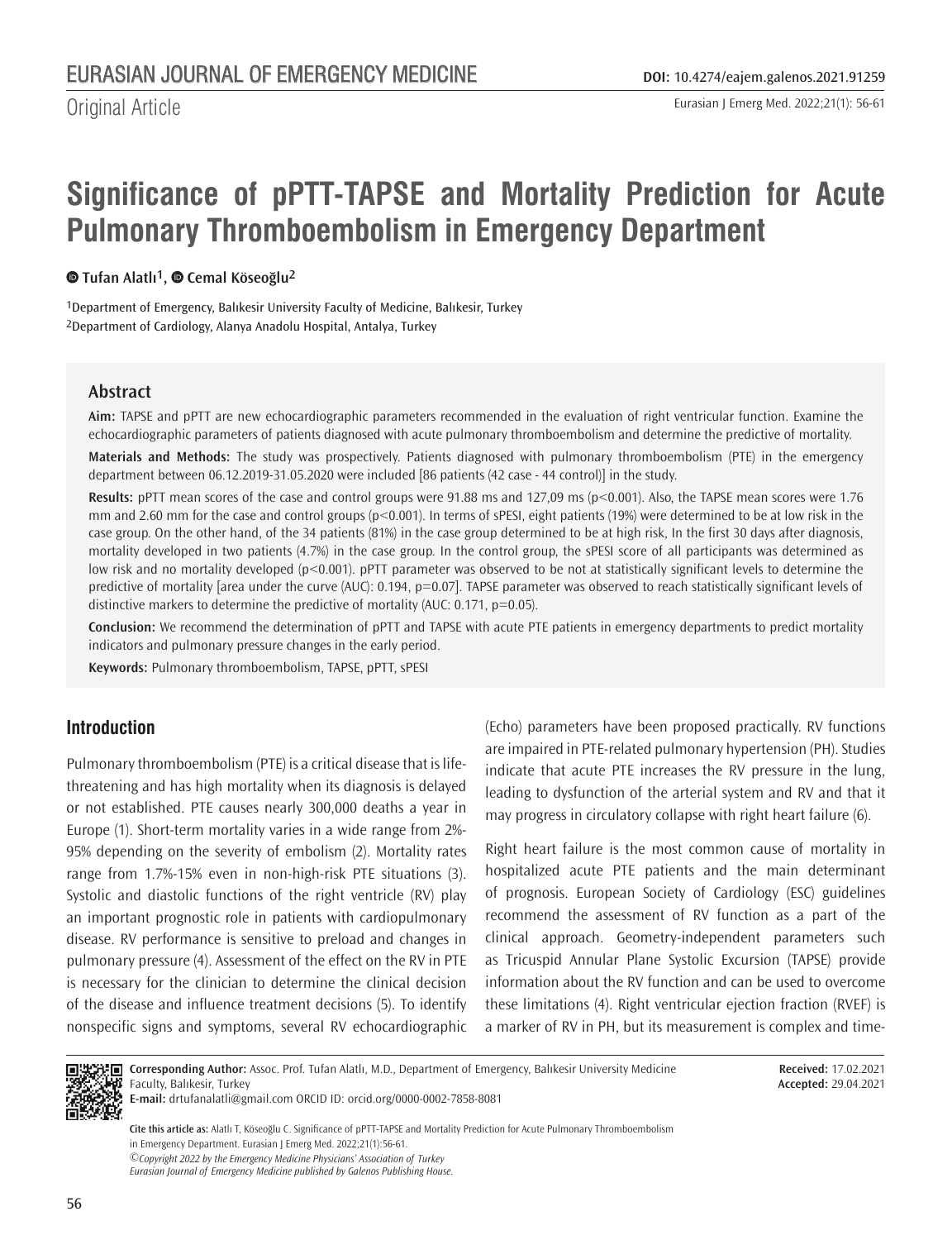consuming. TAPSE helps measure the longitudinal component of the RV contraction, and it is an easy measurement to obtain and reproduce (7). Studies have determined TAPSE significantly lower in patients with PTE, and particularly, this decrease was reported to be around 50% in the early PTE period (6-9).

Pulmonary Pulse Transit Time (pPTT) is a new parameter to evaluate heart functions (10). It is proportional to the pulmonary blood volume. Therefore, it can be used to measure pulmonary obstruction. pPTT was determined to be correlated with RV function and measurements of pulmonary vascular status (11). pPTT has recently been shown as a new echocardiographic marker by Wibmer et al. (12) and has been reported to be used as an indicator of hemodynamic and vascular change in patients with pulmonary fibrosis and hypertension. It is a parameter that shows a negative correlation with pulmonary stiffness.

The Pulmonary Embolism Severity Index (PESI) has recently been found to be a highly reliable clinical prognostic model for acute PTE patients. The PESI score was developed in 2005 with 11 parameters, but due to difficulties in remembering the PESI score and implementing it in crowded emergencies, it was reduced to the Simplified PESI (sPESI) in 2010 to include six of the 11 original PESI variables. Patients without variables (0 points) are classified as low risk, while variables between 1 and 6 (1-6 points) are classified as high risk (13). Zwierzina et al. (14) stated that PESI had a distinctive power in predicting shortterm (30 days) mortality and morbidity in patients with acute pulmonary embolism. They reported that PESI and sPESI had similar accuracy and that sPESI was easier to use.

This study aimed to determine the relationship between echocardiographic parameters such as pPTT and TAPSE and acute PTE patients and to investigate the usability of these parameters with sPESI scores as predictors of mortality.

# **Materials and Methods**

#### **Study Group**

The study group consisted of 86 people, including 42 in the case and 44 in the control groups. The case group was made up of patients diagnosed with acute PTE without a disease that would affect pulmonary pressure. The control group was admitted to the emergency department with shortness of breath or chest pain, suspected PTE but diagnosed negative (35 myalgias, five gastritis, three anxiety, one mastodynia). It consisted of people with no additional disease and no lung or heart disease. As a result of the prior and post hoc power analysis, the sizes of the case and control groups planned for this study were observed to be adequate.

#### **Exclusion Criteria**

The exclusion criteria for the individuals included having any other pathological diagnosis other than PTE, malignancy, having other diseases that cause right heart loading [Chronic Obstructive Pulmonary Disease (COPD), Right Heart Failure, etc.], autoimmune and rhythm disorders, having a New York Heart Association (NYHA) functional status ≥2, acute or chronic kidney failure, pregnancy, and chronic systemic disease.

#### **Data Collection**

The study data were collected prospectively from individuals in the case and control groups between 06.12.2019-31.05.2020 with the institutional approval of Tokat State Hospital and the approval of the Ethics Committee with issue number 19-KAEK-251. For the diagnosis of acute PTE of individuals in the case group, pulmonary CTA was done using the General Electric Revolution brand computed tomography. The demographic characteristics (age, gender) of the patients and their medical file documents were recorded. The patients were administered an echo by a cardiology specialist physician using Vivid 7 (GE Medical System) brand echo device and measurements were recorded with the Modified Simpson Method. pPTT was defined as the time (at milliseconds) interval between the R-wave peak on the ECG and the corresponding peak late systolic pulmonary vein flow rate. TAPSE was evaluated by measuring the distance (in millimeters) of the last diastole to the last systole with the M-mode from the RV free wall in the same cardiac cycle.

#### **Statistical Analysis**

The Shapiro-Wilk test was employed to test if the data were normally distributed. Student's t-test was used to compare the properties that had normal distribution in two independent groups, and the Mann-Whitney U test was used to compare the properties without normal distribution in two independent groups. Relationship analyses of categorical variables observed in two independent groups were analyzed with Pearson and exact chi-square tests. In the study, the effects of pPTT and TAPSE parameters on the dependent variable were analyzed with the multivariate logistic regression method. Also, the receiver operating characteristic (ROC) analysis was conducted to calculate the power of pPTT and TAPSE parameters in predicting the dependent variable. Descriptive statistics included mean  $\pm$  standard deviation values for quantitative variables, and frequency and percentage values for categorical variables. SPSS Windows Version 22.0 software package was used for statistical analysis, and statistical significance was considered as p<0.05.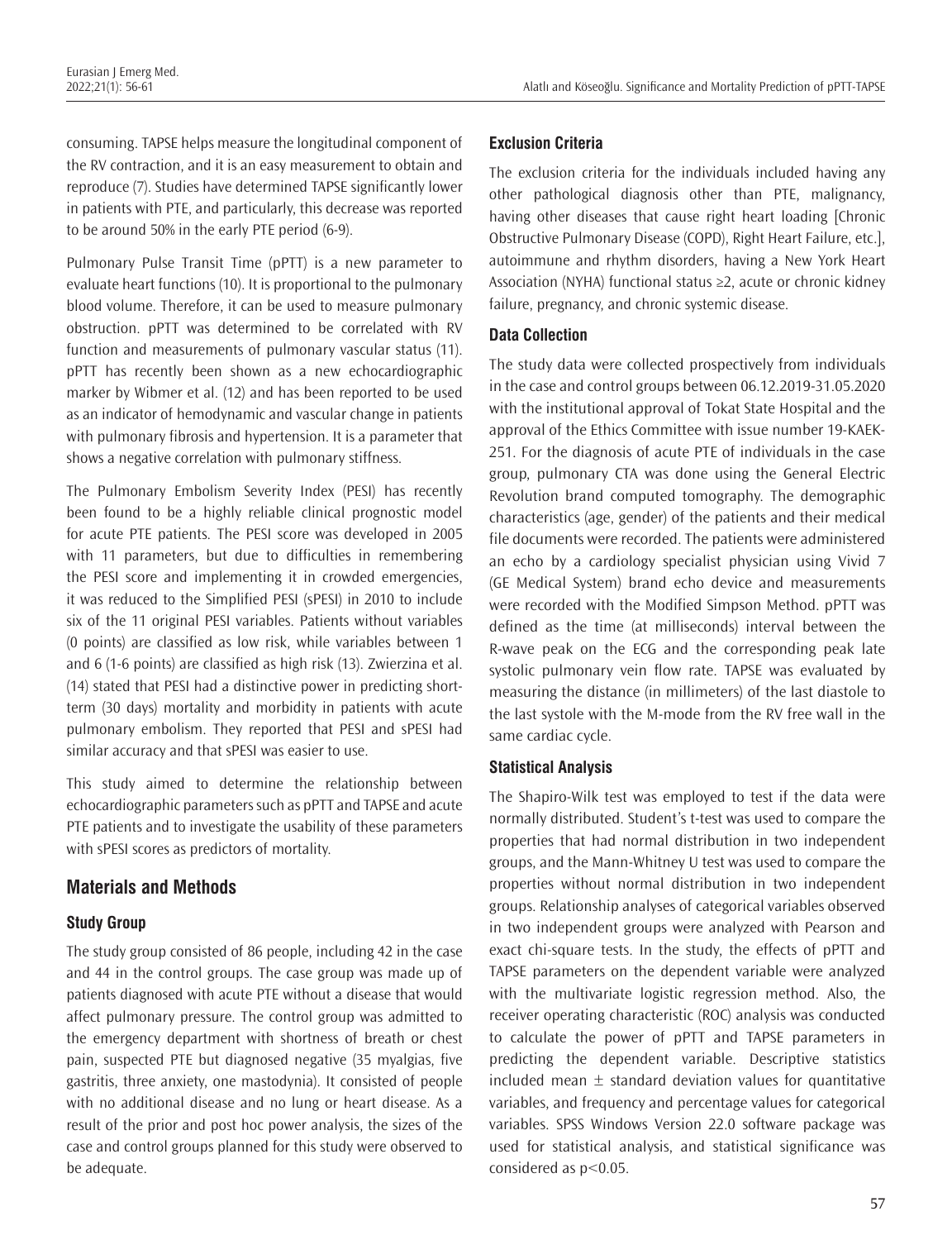The examination of the mean age in the case and control groups indicated that the mean age of the patients in the case group  $(66.90 \pm 17.10)$  yielded statistically significantly higher values compared to the mean age of the individuals in the control group  $(50.00\pm14.96)$  (p<0.001). On the other hand, the evaluation of the mean pPTT in the case and control groups revealed that the mean pPTT of the individuals in the control group (127.09±4.83 ms) yielded statistically significantly higher values compared to the mean pPTT of the individuals in the case group  $(91.88 \pm 18.81)$ ms) (p<0.001). Similarly, the examination of the mean TAPSE value in the case and control groups showed that the mean TAPSE value of the individuals in the control group  $(2.60\pm0.18 \text{ mm})$ was statistically significantly than that of the individuals in the case group  $(1.76\pm0.53 \text{ mm})$  (p<0.001). No statistically significant differences were found between the case and the control groups in terms of gender  $(p=0.2)$ .

A statistically significant difference was observed in the case and control groups in terms of sPESI evaluation  $(p<0.001)$ . According to the sPESI evaluation, all the observations in the control group were in the low-risk group (100%), and a 19.0% low-risk observation rate was found in the case group. Also, some individuals in the case group were observed to match sPESI high-risk (1 point, 2 points, and 3 points) values. There were no statistical differences in terms of mortality rates of

observations in the case and control groups  $(p=0.1)$ . The demographic characteristics of the case and control groups are shown in Table 1.

Table 2 presents the contribution of the variables pPTT and TAPSE, which were candidate variables that showed significant differences compared to the controls, using the Enter method in the multiple logistic regression model for the diagnosis of PTE. According to these results, the pPTT parameter was observed to be a statistically significant variable for PTE disease [odds ratio (OR): 0.55, p=0.01]. However, the TAPSE parameter was found to be not a variable that had a statistical significance for PTE disease (OR: 5.04, p=0.08).

pPTT and TAPSE parameters, which are candidates for PTE diagnosis, were analyzed by ROC (Receiver operating characteristic) analysis in Table 3. For the PTE diagnosis, the area under the curve (AUC) value of the pPTT parameter was observed to be statistically significant (AUC: 0.01, p=0.05). Otherwise, the AUC value of the TAPSE parameter was observed to not reach statistically significant levels for PTE disease (AUC: 0.09, p=0.17).

The contribution of the variables revealed using the Enter method in the multiple logistic regression model for the mortality estimation of pPTT and TAPSE values were examined in Table 4. According to these results, the pPTT parameter was not a statistically significant variable on mortality (OR: 1.01, p=0.85). In addition to this, the TAPSE parameter was observed to be not a variable that had a statistically significant effect in determining

|                    |          | Case                        | Control                     | p value |
|--------------------|----------|-----------------------------|-----------------------------|---------|
|                    |          | Mean $\pm$ SD (min-max)     | Mean $\pm$ SD (min-max)     |         |
| Age                |          | 66.90±17.10 (23.00-96.00)   | 50.00±14.96 (22.00-75.00)   | < 0.001 |
| pPTT               |          | 91.88±18.81 (39.00-124.00)  | 127.09±4.83 (118.00-140.00) | < 0.001 |
| <b>TAPSE</b>       |          | $1.76 \pm 0.53$ (0.90-3.00) | $2.60 \pm 0.18$ (2.10-2.90) | < 0.001 |
| <b>PAP</b>         |          | 45.38±13.30 (20.00-65.00)   |                             |         |
| EF                 |          | 54.88±9.59 (35.00-65.00)    |                             |         |
| Gender, n (%)      | Male     | 25(59.5)                    | 31(70.5)                    | 0.2     |
|                    | Female   | 17(40.5)                    | 13(29.5)                    |         |
| sPESI, $n$ $%$     | Low risk | 8(19.0)                     | 44 (100.0)                  |         |
|                    | 1.Point  | 20(47.6)                    | 0(0.0)                      | < 0.001 |
|                    | 2.Point  | 10(23.8)                    | 0(0.0)                      |         |
|                    | 3.Point  | 4(9.5)                      | 0(0.0)                      |         |
| Mortality, $n$ $%$ | Alive    | 36 (92.3)                   | 0(0.0)                      | 0.1     |
|                    | Exitus   | 3(7.7)                      | 0(0.0)                      |         |

Embolism Severity Index, SD: Standard deviation, min: Minimum, max: Maximum, n: Number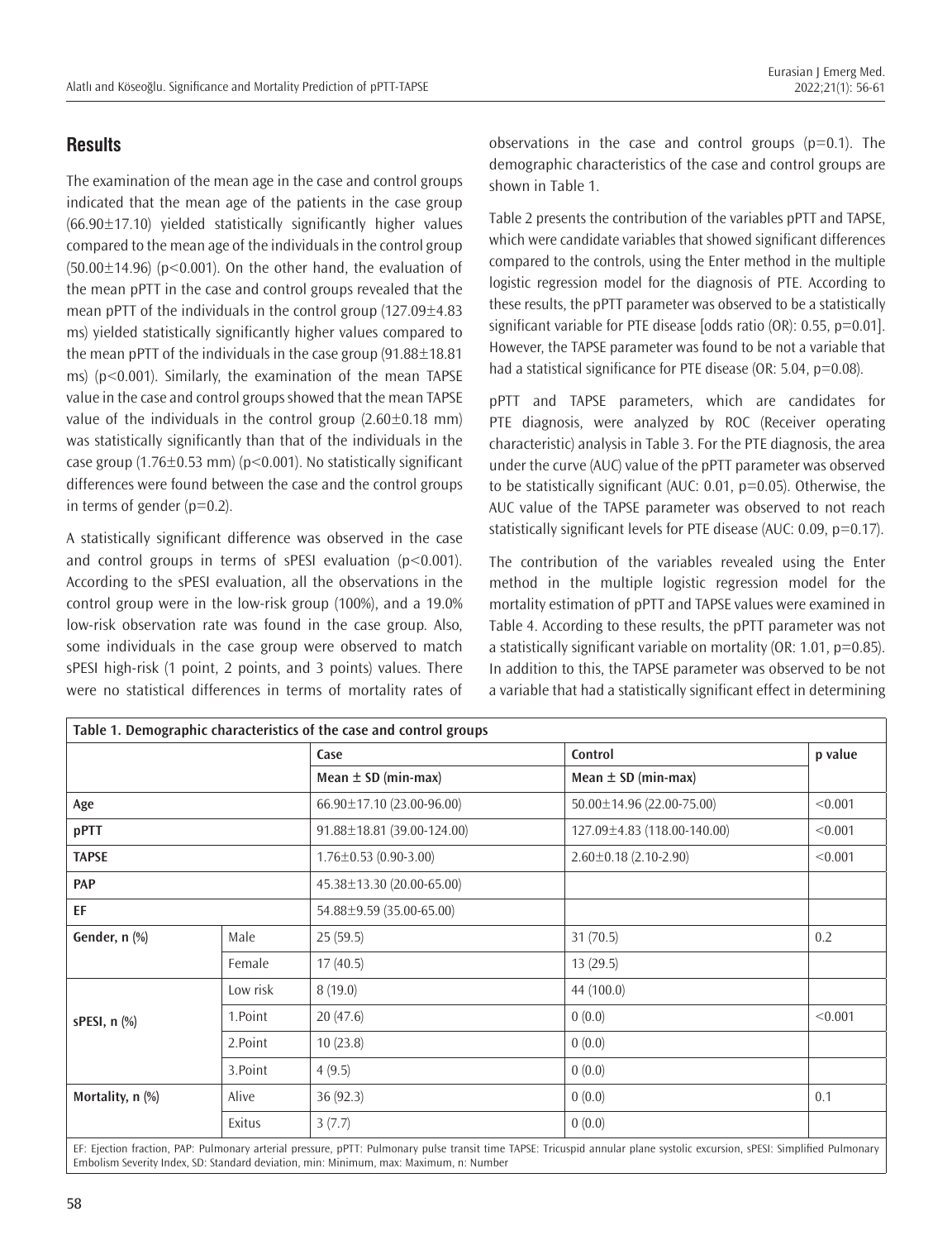| Table 2. Multiple logistic regression model for PTE                                                                                               |            |                    |         |  |
|---------------------------------------------------------------------------------------------------------------------------------------------------|------------|--------------------|---------|--|
| Parameter                                                                                                                                         | Odds ratio | 95% CI             | p value |  |
| pPTT                                                                                                                                              | 0.55       | $(0.350 - 0.88)$   | 0.01    |  |
| <b>TAPSE</b>                                                                                                                                      | 5.04       | $(0.081 - 314.73)$ | 0.08    |  |
| PTE: Pulmonary thromboembolism, pPTT: Pulmonary pulse transit time, TAPSE:<br>Tricuspid annular plane systolic excursion, CI: Confidence interval |            |                    |         |  |

mortality, either (OR:  $0.11$ ,  $p=0.25$ ).

pPTT and TAPSE parameters, which are candidates for the diagnosis of mortality, were analyzed by Receiver operating characteristic (ROC) analysis in Table 5. The AUC value of the pPTT parameter was observed to be not at statistically significant levels (AUC: 0.194, p=0.07). However, the AUC value of the TAPSE parameter was observed to reach statistically significant levels of distinctive markers for mortality estimation (AUC: 0.171, p=0.05).

# **Discussion**

TAPSE provides direct information about RV systolic functions and correlates well with RVEF (15). TAPSE varies inversely with PTE and has been determined significantly lower in patients with PTE (6-9). According to the results of the study by Şahan et al. (4), TAPSE was found to be significantly higher in the group with an sPESI score <1 compared to the group with ≥1. According to the results obtained from this study, TAPSE values were found to be significantly lower in PTE patients in the case group compared to the control group, which was in parallel with the literature.

pPTT measurement is reproducible, and it is a measurement model that accurately reflects cardiopulmonary function. pPTT is defined as the transit time to pass from the pulmonary valve to the pulmonary veins, and it has been reported to decrease in PH. pPTT has also been shown to have a negative relationship with RV function and measurements of pulmonary vascular status and increased pulmonary pressure. In particular, according to the study of Brittain et al. (11), a pPTT value of <105 ms was reported to be an indicator of the increase in the mean pulmonary artery pressure (11,16-18). According to the results of this study, the pPTT value was found to be significantly lower in case group patients. In line with this information, measuring pPTT and TAPSE values by doing Echo imaging in patients who have been diagnosed with PTE in the emergency department will reveal RV functions and facilitate patient management.

sPESI has been reported to have a distinctive power in predicting short-term morbidity and mortality in acute PTE patients (14). The sPESI low-risk group (0 points) was found to have a PTEbound 30-day mortality rate of 0%, whereas the group with high risk (≥1 point) was determined to have a 6.3% rate (15). According to the findings of this study, a difference was found between the case group and the control group sPESI scores. However, when the mortality rates were examined, a similarly significant difference was found. Accordingly, it can be said that the levels determined according to sPESI values for the mortality prediction of patients diagnosed with PTE in emergency departments should be examined.

For the diagnosis of PTE, pPTT was found to be correlated with pulmonary vascular status, therefore it is a significant parameter in terms of PTE risk (11,12,16,19). It is also closely related to diastolic and systolic cardiac functions (10). pPTT is a good predictor for right ventricular fractional area change (17). According to multiple logistic regression and ROC analysis results by the literature, the pPTT parameter is a significant marker for the detection of PTE disease.

While TAPSE is more strongly associated with pulmonary vascular resistance than with pre-PTE, the post-PTE correlation has not been found, meaning that it can be used for the diagnosis of PTE, its use after diagnosis is not significant (9). According to the multiple logistic regression and ROC analysis results, TAPSE value is not a significant predictor in terms of detecting PTE.

RV function is closely related to PH (20). pPTT has been proven to be an integral part of the initial assessment of right heart function, it is particularly valuable for predicting morbidity and mortality (21). Pulmonary artery stiffness has also been shown to predict mortality in patients with PH. RV function is a strong prognostic factor and mortality marker in PH (16). According to multiple logistic regression and ROC analysis results are different from the literature and the pPTT parameter is not a significant predictor of mortality.

TAPSE is useful in the evaluation of RV function in patients with Acute PTE and is a high predictor of mortality (22). Low TAPSE may also be indicative of PTE prognosis (15). It plays an important role as a predictor of mortality in patients with PTE. It has been shown to have a significant correlation with poor

| Table 3. ROC analysis for PTE                                                                                                                                                                                   |         |            |           |             |             |         |
|-----------------------------------------------------------------------------------------------------------------------------------------------------------------------------------------------------------------|---------|------------|-----------|-------------|-------------|---------|
|                                                                                                                                                                                                                 | Cut-off | <b>AUC</b> | <b>SE</b> | Sensitivity | Specificity | p value |
| pPTT                                                                                                                                                                                                            | 120.5   | 0.01       | 0.007     | 0.024       | 0.114       | 0.05    |
| <b>TAPSE</b>                                                                                                                                                                                                    | 2.65    | 0.098      | 0.040     | 0.095       | 0.386       | 0.17    |
| PTE: Pulmonary thromboembolism, pPTT: Pulmonary pulse transit time, TAPSE: Tricuspid annular plane systolic excursion, ROC: Receiver operating characteristic, AUC: Area<br>under the curve. SE: Standard error |         |            |           |             |             |         |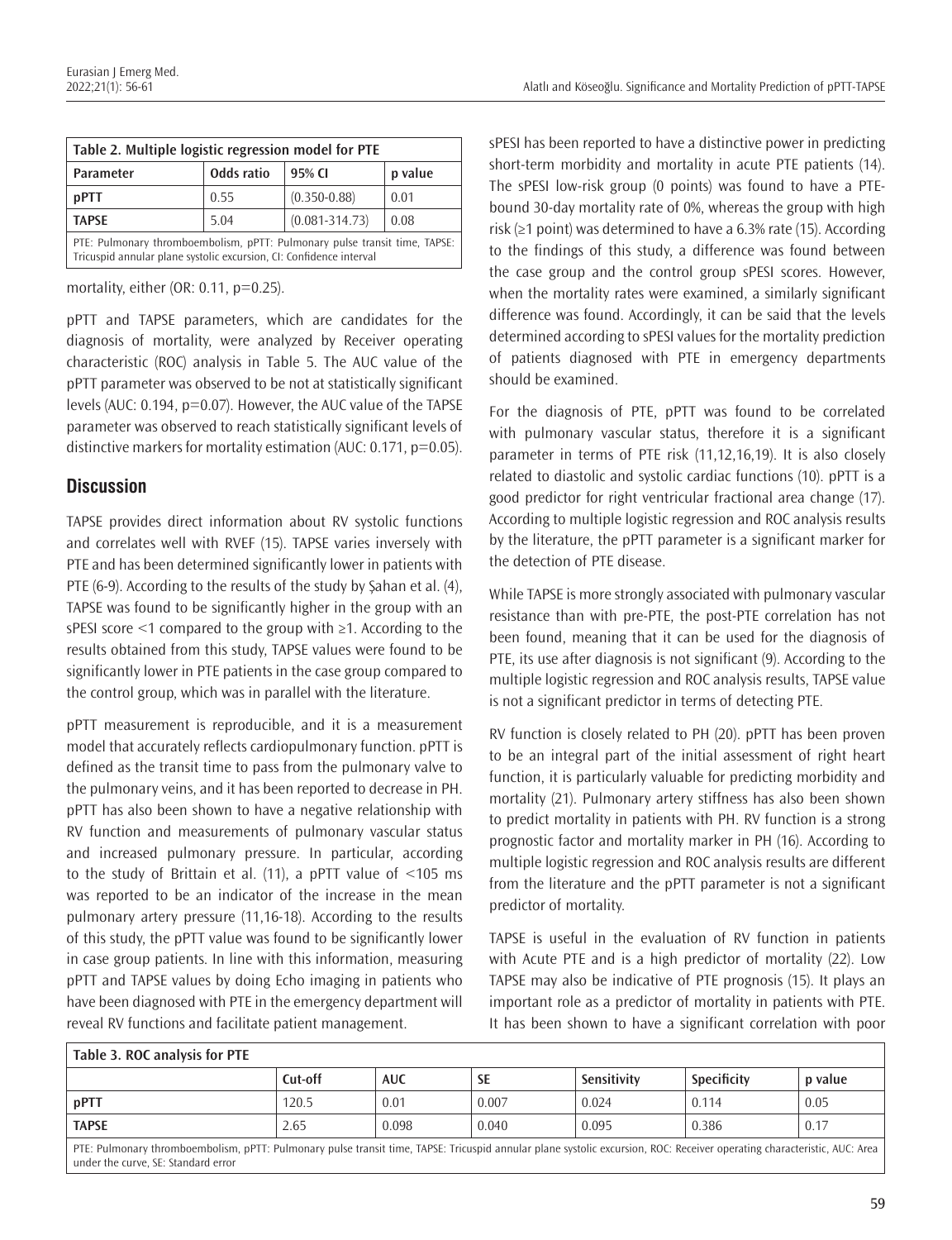| Table 4. Multiple logistic regression model for mortality                                                      |            |                  |         |  |
|----------------------------------------------------------------------------------------------------------------|------------|------------------|---------|--|
| <b>Parameter</b>                                                                                               | Odds ratio | 95% CI           | p value |  |
| pPTT                                                                                                           | 1.01       | $(0.915 - 1.11)$ | 0.85    |  |
| <b>TAPSE</b>                                                                                                   | 0.11       | $(0.002 - 5.05)$ | 0.25    |  |
| pPTT: Pulmonary pulse transit time, TAPSE: Tricuspid annular plane systolic excursion, CI: Confidence interval |            |                  |         |  |

| Table 5. Determination of the relationship between mortality and the parameters by ROC analysis                                                        |         |            |             |             |         |
|--------------------------------------------------------------------------------------------------------------------------------------------------------|---------|------------|-------------|-------------|---------|
|                                                                                                                                                        | Cut-off | <b>AUC</b> | Sensitivity | Specificity | p value |
| $ $ pPTT                                                                                                                                               | 104.0   | 0.194      | 0.33        | 0.35        | 0.07    |
| <b>TAPSE</b>                                                                                                                                           | 1.96    | 0.171      | 0.35        | 0.35        | 0.05    |
| ppTT: Bulmonary pulse transit time. TADCE: Trisuspid appular plane systelic everysion. AUC: Area under the sume DOC: Beseiver eperating characteristic |         |            |             |             |         |

pPTT: Pulmonary pulse transit time, TAPSE: Tricuspid annular plane systolic excursion, AUC: Area under the curve, ROC: Receiver operating characteristic

outcome in patients with PTE with low TAPSE (6). TAPSE value in PH is one of the strongest predictors of mortality (23). The results of the ROC analysis show that TAPSE value may be predictive for mortality by the literature. According to multiple logistic regression analysis results, it was not determined as a predictor in terms of mortality.

#### **Study Limitations**

This was a single-center study, so it made the present results weaker. Also, pulmonary pressure could not be measured invasively; thence, the pulmonary hemodynamics could not be determined exactly. The determination of pPTT was limited to the availability of pulmonary vein Doppler signals. This study did not approach the influence of concurrent treatment on pPTT. Both of the functional exercise capacity and the variability of pPTT during the respiratory cycle were not assessed systematically. The Investigator of this study analyzing the echocardiograms was not blinded to the study hypothesis and the patients' medical histories. The effect of conduction disorders or arrhythmias on pPTT was not assessed. This study has a simple baseline determination at a single time point so it does not reflect the patient status over long periods. The age difference between the case and control groups may also have affected the results.

# **Conclusion**

Echo can be done at the bedside, it is non-invasive, and that it is free from radiation are its advantages against pulmonary CTA. We recommend right ventricle assessment with Echo in patients diagnosed with acute PTE in emergency services in cases where the administration of CTA is difficult, pPTT and TAPSE measurements, which are among new parameters, and the determination of sPESI score to detect both mortality indicators and pulmonary pressure changes in the early period. Unnecessary CTA examinations can be prevented by combining PPTT and TAPSE parameters with the PERC score, particularly in

patients who cannot undergo CTA.

#### **Ethics**

**Ethics Committee Approval:** This study was approved by Tokat Gaziosmanpaşa University Faculty of Medicine Deanship Clinical Researches Ethics Committee (project no: 19-KAEK-251, decision no: 12, date: 05.12.2019).

#### **Informed Consent:** Obtained.

**Peer-review:** Externally peer-reviewed.

#### **Authorship Contributions**

Surgical and Medical Practices: C.K., Concept: T.A., C.K., Design: T.A., C.K., Data Collection and/or Processing: T.A., C.K., Analysis and/or Interpretation: T.A., Literature Search: T.A., Writing: T.A.

**Conflict of Interest:** No conflict of interest was declared by the authors.

**Financial Disclosure:** The authors declared that this study received no financial support.

# **References**

- 1. Cohen AT, Agnelli G, Anderson FA, Arcelus JI, Bergqvist D, Brecht JG, et al. Venous thromboembolism (VTE) in Europe. The number of VTE events and associated morbidity and mortality. Thromb Haemost. 2007;98:756-64.
- 2. Aujesky D, Obrosky DS, Stone RA, Auble TE, Perrier A, Cornuz J, et al. A prediction rule to identify low-risk patients with pulmonary embolism. Arch Intern Med. 2006;166:169-75.
- 3. Yazici S, Kiris T, Ceylan US, Akyuz S, Uzun AO, Haci R, et al. The accuracy of combined use of troponin and red cell distribution width in predicting mortality of patients with acute pulmonary embolism. Wien Klin Wochenschr. 2016;128:596-603.
- 4. Şahan E, Karamanlıoğlu M, Şahan S, Gül M, Korkmaz A, Tüfekçioğlu O. The relationship between right ventricular outflow tract fractional shortening and Pulmonary Embolism Severity Index in acute pulmonary embolism. Turk Kardiyol Dern Ars. 2017;45:709-14.
- 5. Rydman R, Söderberg M, Larsen F, Alam M, Caidahl K. D-Dimer and Simplified Pulmonary Embolism Severity Index in Relation to Right Ventricular Function. Am J Emerg Med. 2013;31:482-6.
- 6. Shahabi J, Zavar R, Amirpour A, Bidmeshki M, Barati-Chermahini M. Right